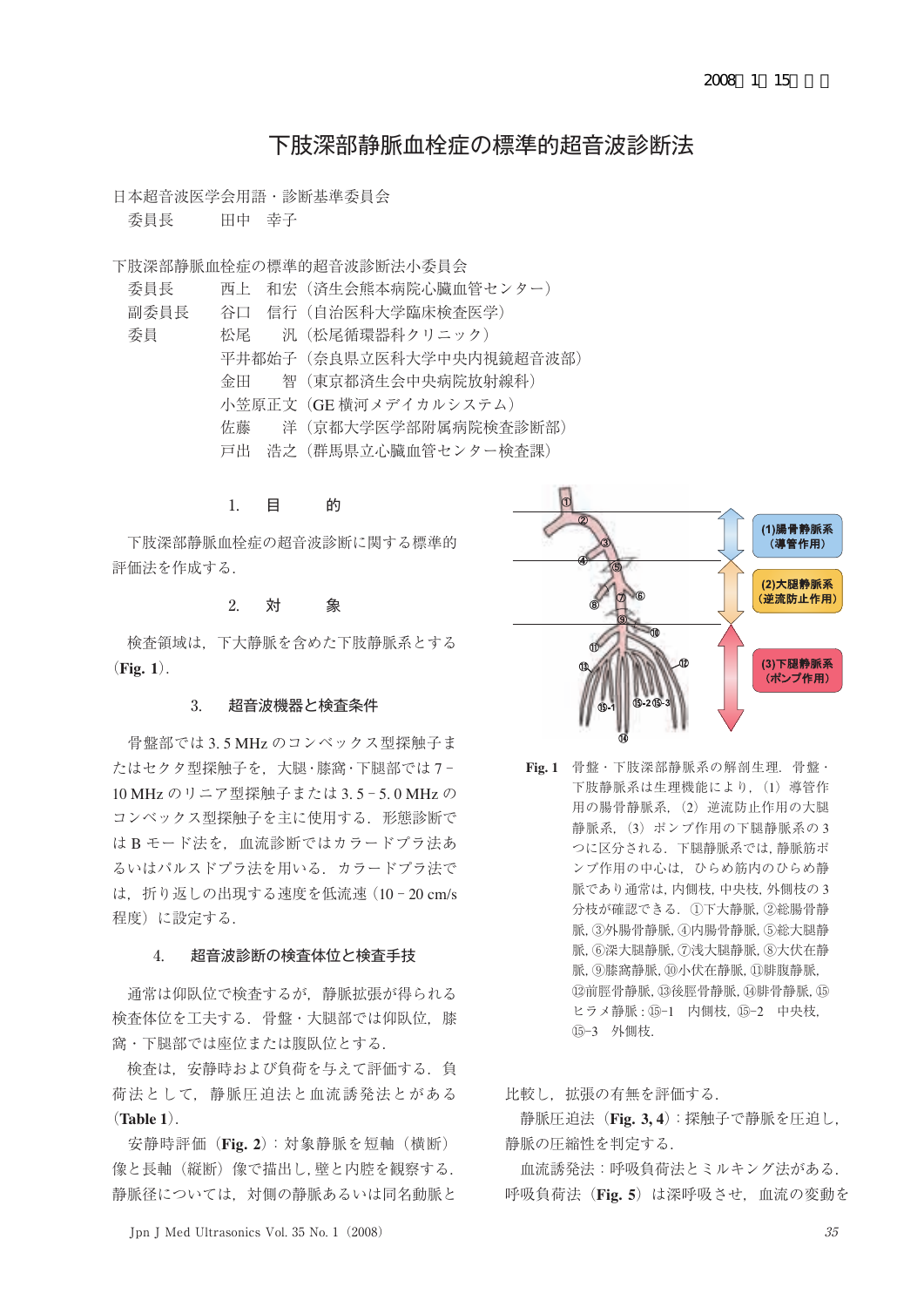|                                               |                                      | 正常                   | 静脈血栓                          |                               |
|-----------------------------------------------|--------------------------------------|----------------------|-------------------------------|-------------------------------|
|                                               |                                      |                      | 急性期                           | 慢性期                           |
| 安静時評価                                         | 呼吸性変動<br>大腿動静脈径<br>静脈径の左右差<br>静脈内血栓像 | 有<br>動脈>静脈<br>無<br>無 | 無<br>動脈<静脈<br>有<br>(低輝度)<br>有 | 無<br>動脈<静脈<br>有<br>(高輝度)<br>有 |
| 静脈圧迫法                                         | 静脈非圧縮所見                              |                      | 有(完全)                         | (非完全)<br>有                    |
| 血流誘発法<br>パルスドプラ法による血流増加反応<br>カラードプラ法による血流欠損所見 |                                      | 良好                   | 不良<br>有(完全)                   | 不良<br>(非完全)<br>有              |







観察する.ミルキング法(**Fig. 6**)は,用手的に下 腿筋群を圧迫して,中枢側の静脈還流や静脈逆流を 判定する.なお,負荷は血栓の存在を考慮し慎重に 注意深く行う.

### 5. 表 示 法

 画面表示は,短軸像の描出は足側(末梢側)から 見た画面表示とする. 長軸像は画面向かって左側を 静脈中枢側,右側を静脈末梢側とする.

### 6. 静脈血栓の診断基準

静脈血栓の超音波所見には,直接所見として静脈

**Fig. 2 a** 左浅大腿静脈の短軸像(<sup>B</sup> モード法).血栓像(矢 印)が観察される.**b** 左浅大腿静脈の長軸像(<sup>B</sup> モー ド法).血栓像(矢印)が観察される.**c** 左浅大腿静 脈の長軸像(カラードプラ法).血栓像(矢印)が観 察される.

内血栓エコーと静脈非圧縮性,間接所見として静脈 内血流欠損と誘発法での反応不良所見がある.直接 所見を認めれば静脈血栓の確定診断とし,間接所見 のみの場合は静脈血栓疑いとする.直接所見を有す る場合は,安静時評価,血流誘発法,静脈圧迫法か <sup>ら</sup>,総合的に急性期と慢性期を判定する(**Table 1**).

### 7. 深部静脈血栓症の超音波診断

 深部静脈血栓症の診断には,部位診断(血栓範 囲),性状診断(血栓性状),血流診断(還流障害) の検査が必要である.

部位診断: Fig. 7 に示す手順で大腿静脈系,膝窩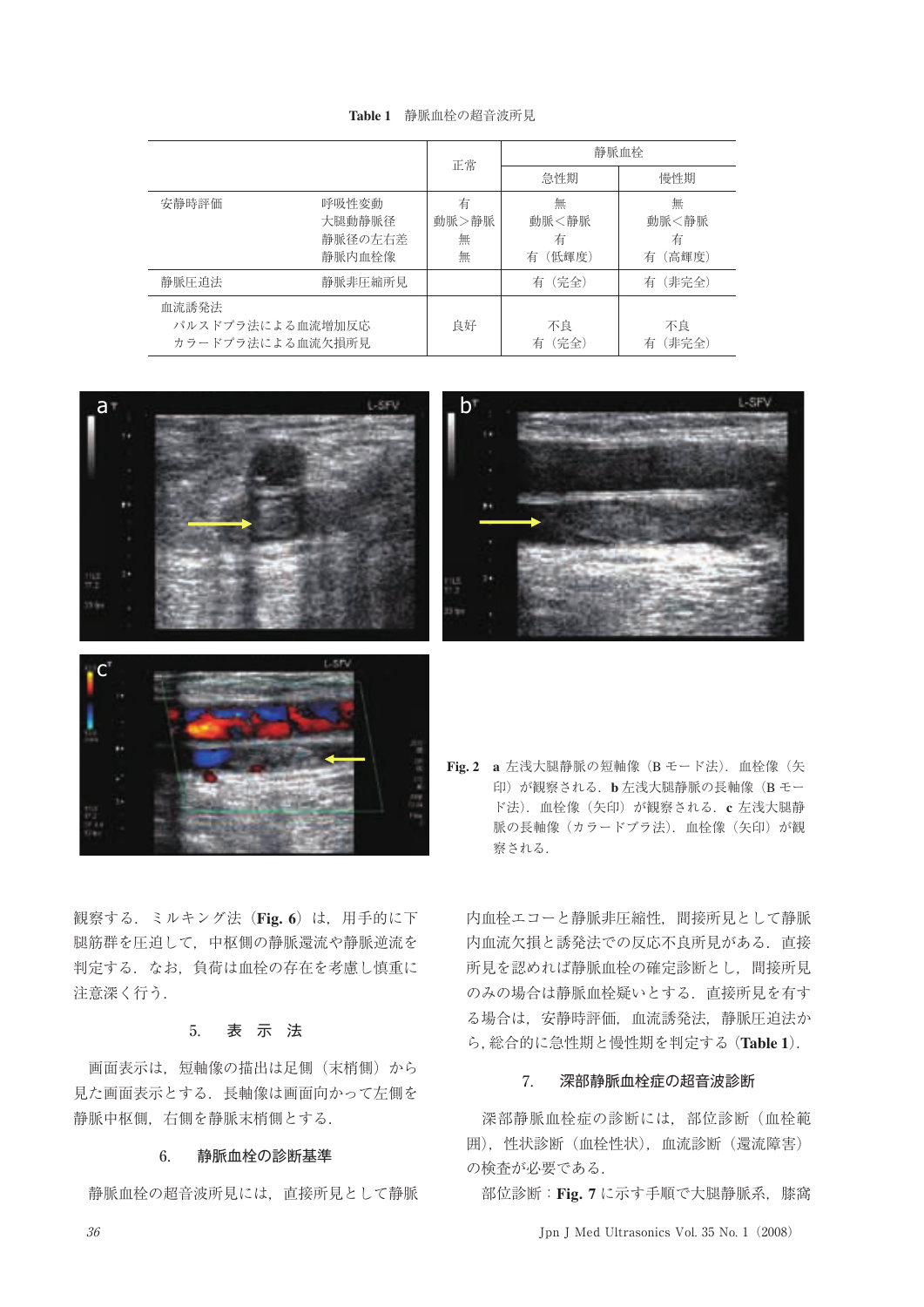

Fig. 3 静脈圧迫法による診断. a 健常例の右鼠径部横断像. 非圧迫時 (左図) に比 べ,圧迫時(右図)には,大腿動脈(A)の内側に存在する大腿静脈(V)が圧 縮されているのが観察される.**b** 右総大腿静脈血栓症の右鼠径部横断像.<sup>圧</sup> 迫による変形の評価. 非圧迫時(左図)には、大腿動脈(A)よりも大腿静脈 (V)が太い.圧迫(右図)により,大腿静脈(V)が変形するが,完全には圧 縮されない.**c** 右ひらめ静脈内側枝血栓症の右下腿横断像(背側アプロー チ). 非圧迫時(左図)には、二本のひらめ静脈(青矢印, 赤矢印)が約1cm の太さで確認できる. 2本とも血管内のエコーはほぼ無エコーである. 圧迫 時(右図)には、1本(赤矢印)は圧縮され、血栓なしと判断するが、あと1 本(青矢印)は圧縮されず,血栓ありと判断する.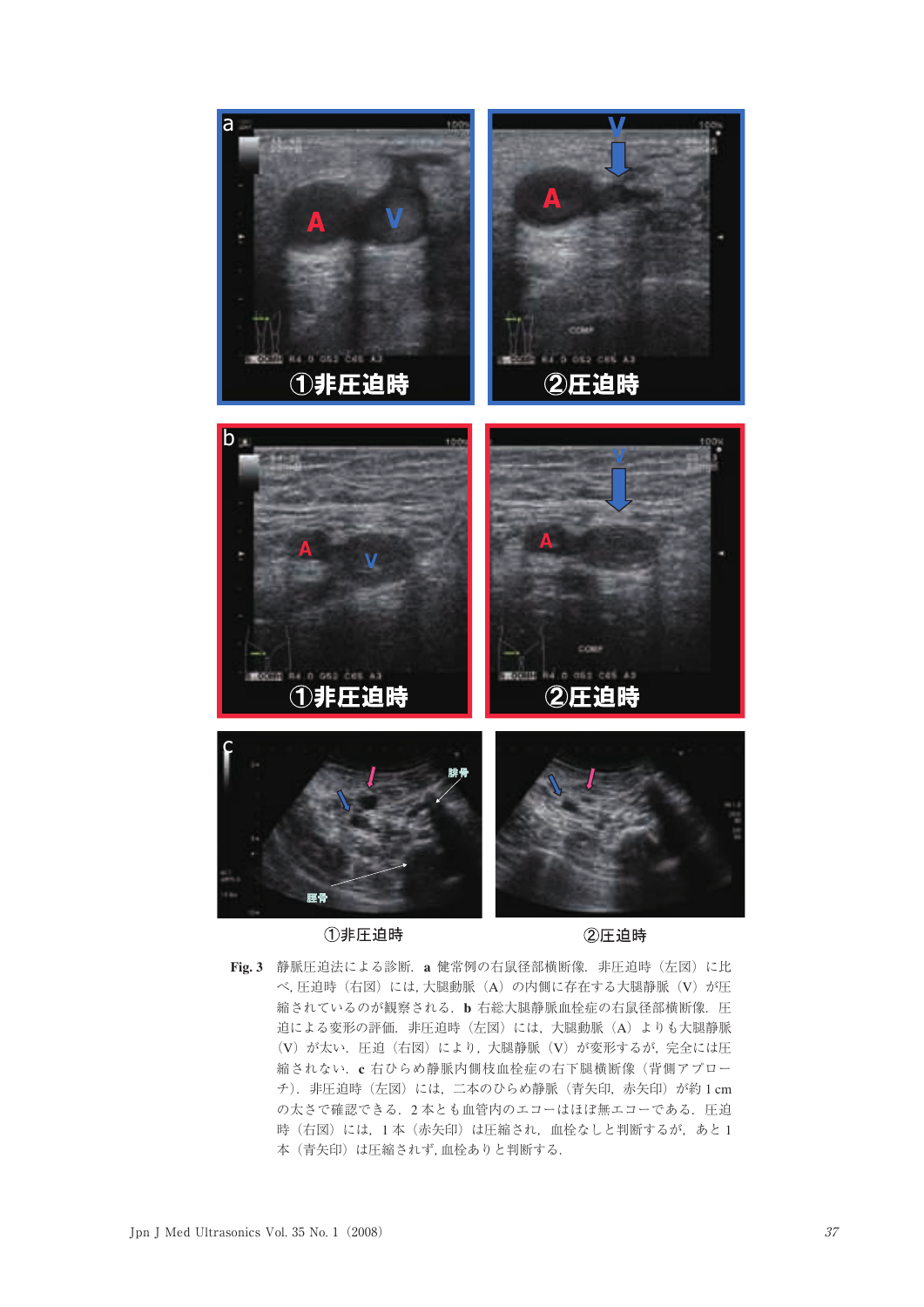

**Fig. 4** 探触子による静脈圧迫法.



**Fig. 6** 下腿筋群の用手的圧迫(ミルキング)によ る静脈血流誘発法.



**Fig. 5** 健常例に見られる総大腿静脈血流の呼吸性 変動. 左にサンプルポイント,右に得られた パルスドプラ法による血流速波形を示す. 吸気時に血流速が低下し,呼気時に血流速が 増加する.



**Fig. 7** 下肢深部静脈血栓症の検索手順.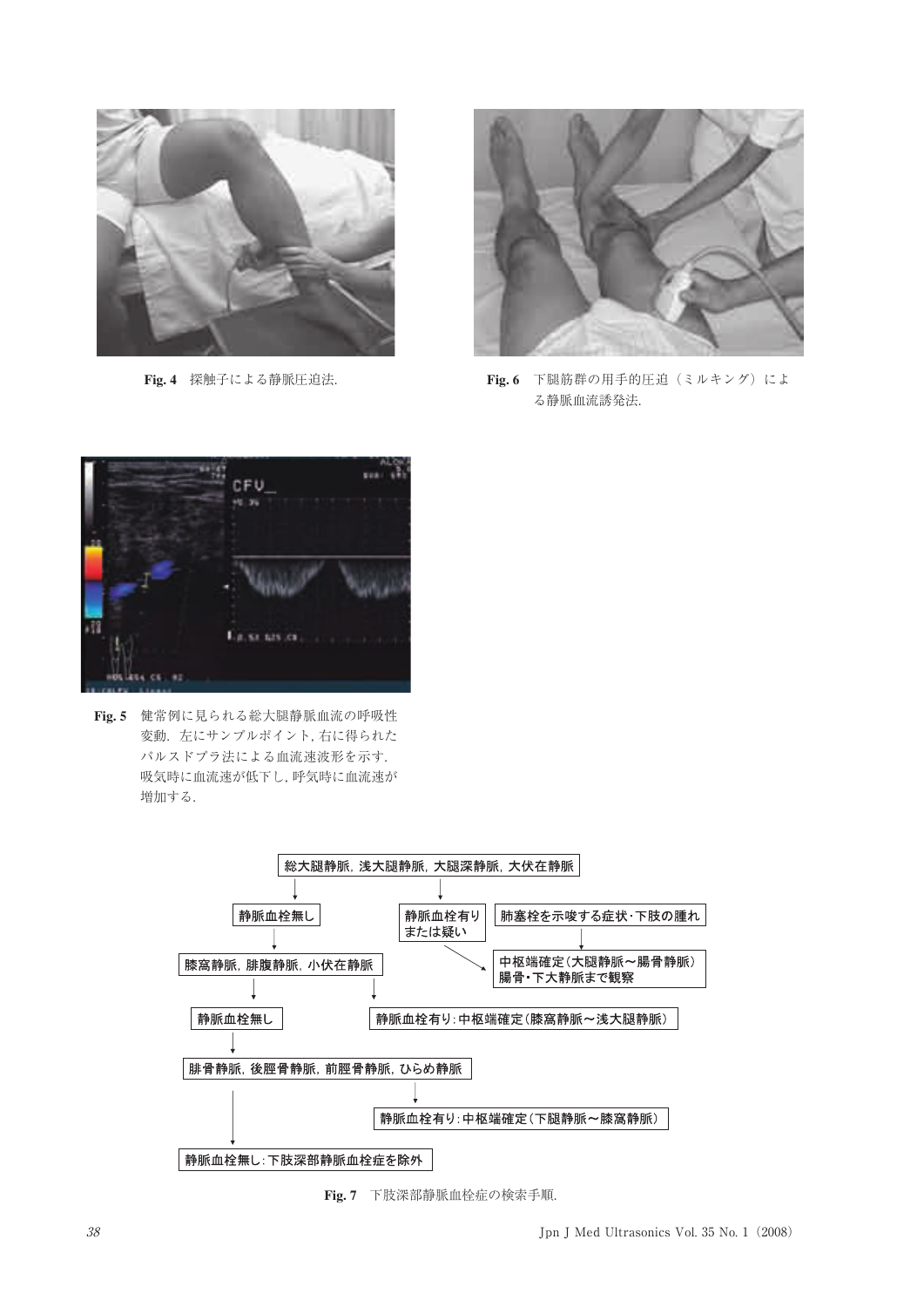静脈系,下腿静脈系,下大静脈・腸骨静脈系の順に 検索する. 中枢側の静脈(下大静脈, 腸骨静脈)は 描出が困難な場合もあるが,下肢浮腫が著明な時は 特に詳細に観察する.静脈血栓の診断が得られたら, 血栓部位および中枢端と末梢端から血栓範囲を確定 する.

性状診断:静脈血栓の固定性 (浮遊性), 経時変 化(退縮,器質化,石灰化)を判定する.また,静 脈炎の合併も評価する.

 慢性期の深部静脈血栓症では,静脈逆流により, 静脈弁不全の有無を評価する.

### 文 献

1) 應儀成二,金岡 保.肺塞栓と深部静脈血栓症の超音 波診断.Jpn J Med Ultrasonics 2004;31:337-46.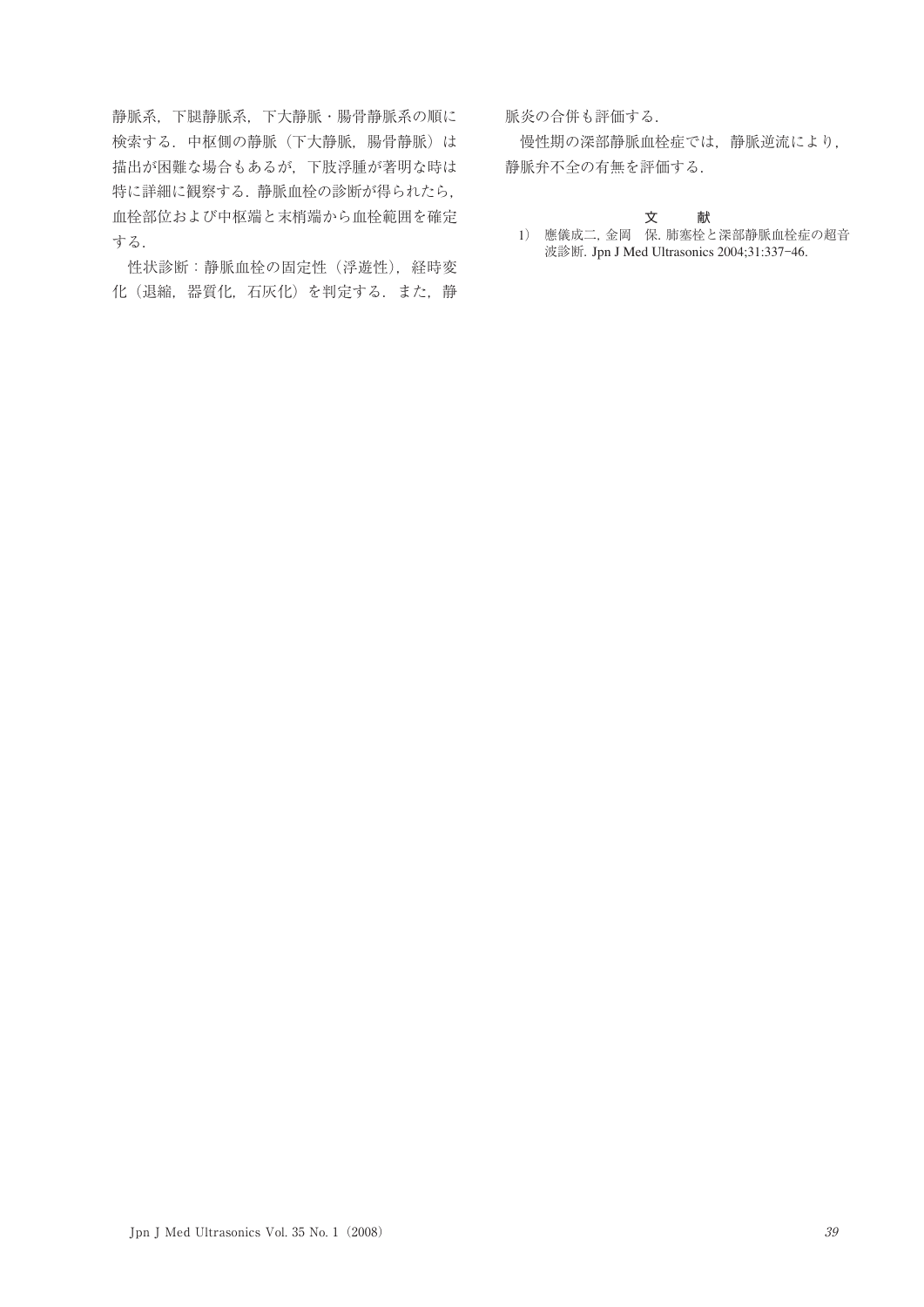# **Criteria for ultrasound diagnosis of deep venous thrombosis of lower extremities**

Terminology and Diagnostic Criteria Committee, Japan Society of Ultrasonics in Medicine Chairman: Sachiko Tanaka

Subcommittee for Preparing Guidelines for Ultrasound Diagnosis of Venous Thrombosis of Lower Extremities

| Chairman: | Kazuhiro Nishigami <sup>1</sup>                                                                                            |
|-----------|----------------------------------------------------------------------------------------------------------------------------|
|           | Vice Chairman: Nobuyuki Taniguchi <sup>2</sup>                                                                             |
| Members:  | Hiroshi Matsuo <sup>3</sup> , Toshiko Hirai <sup>4</sup> , Satoshi Kaneda <sup>5</sup> , Masafumi Ogasawara <sup>6</sup> , |
|           | Hiroshi Satoh <sup>7</sup> , Hiroyuki Tobe <sup>8</sup>                                                                    |

### 1**. Objectives**

The criteria for ultrasound diagnosis of deep venous thrombosis of the lower extremities are defined.

### 2**. Target**

The area to be tested comprises the veins of the lower extremities, including the inferior vena cava (**Fig. 1**).

### 3**. Ultrasound devices and testing conditions**

When testing the pelvic region, a  $3.5 - MHz$  convex probe or sector probe is primarily used. For testing the femoral, popliteal, and crural areas, a  $7 -$  to  $10 - MHz$ linear probe or a  $3.5$  - to  $5.0$  - MHz convex probe is primarily used. B-mode ultrasonography is adopted for morphological diagnosis. Color Doppler or pulse Doppler methods are employed for evaluation of blood flow. With the color Doppler method, the velocity scale is set low to  $10 - 20$  cm/s.

# 4**. Postures and techniques for ultrasound diagnosis**

The test is usually performed in the supine position. As needed, the posture is modified appropriately to al-



**Fig. 1** Anatomy and physiology of deep veins of the pelvis and lower extremities. Veins of the pelvis and lower extremities can be divided into three groups: iliac veins serving as conduits, femoral veins that prevent regurgitation, and crural veins serving as pumps. In the crural veins, the pump function of venous muscle is primarily seen in the soleus vein within the soleus muscle. Three branches (medial, middle, and lateral) of this vein are usually visible. *1*, inferior vena cava; *2*, common iliac vein; *3*, external iliac vein; *4*, internal iliac vein; *5*, common femoral artery; *6*, deep femoral artery; *7*, superficial femoral artery; *8*, great saphenous vein; *9*, popliteal vein; *10*, small saphenous vein; *11*, calf vein; *12*, anterior tibial vein; 13, posterior tibial vein; 14, fibular vein; *15*, soleus vein (*15*-*1*, medial branch; *15*-*2*, middle branch; *15*-*3*, lateral branch)

<sup>&</sup>lt;sup>1</sup>Saiseikai Kumamoto Hospital Cardiovascular Center, <sup>2</sup>Department of Clinical Laboratory Medicine, Jichi Medical School, <sup>3</sup>Matsuo Cardiovascular Clinic, <sup>4</sup>Central Endoscopy and Ultrasonography Department, Nara Medical University, <sup>5</sup>Department of Radiology, Tokyo Saiseikai Central Hospital, <sup>6</sup>GE-Yokogawa Medical System Ltd., <sup>7</sup>The Department of Central Clinical Laboratory, Kyoto University Hospital, <sup>8</sup>Test Section, Cunros Profectural Centiuscaular Central Test Section, Gunma Prefectural Cardiovascular Center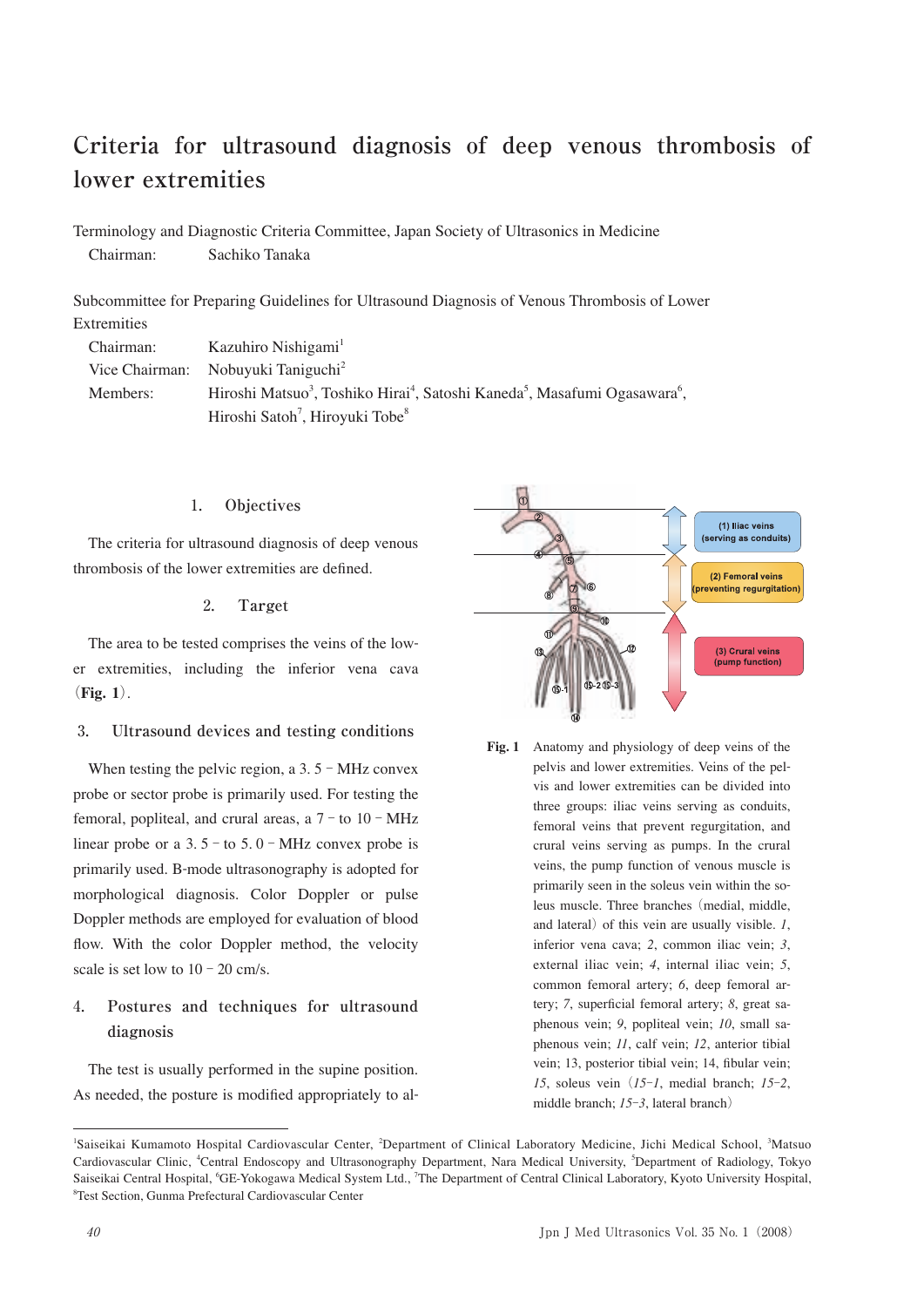| <b>Table 1</b> Ultrasound features of venous thrombosis |
|---------------------------------------------------------|
|                                                         |

|                                                                              |               | Venous thrombosis        |                            |
|------------------------------------------------------------------------------|---------------|--------------------------|----------------------------|
|                                                                              | Normal        | Acute                    | Chronic                    |
| Evaluation at rest                                                           |               |                          |                            |
| Respiration-caused fluctuation                                               | Present       | Absent                   | Absent                     |
| Diameter of femoral artery/vein ratio                                        | Artery > vein | Artery $\lt$ vein        | Artery $\lt$ vein          |
| Laterality in venous diameter                                                | Absent        | Present                  | Present                    |
| Thrombus-associated echoes inside the vein                                   | Absent        | Present (low<br>density) | Present (high)<br>density) |
| Venous compression<br>Noncompressibility of the vein                         |               | Visible (complete)       | Visible (incomplete)       |
| Blood flow induction<br>Increased blood flow detected by pulse Doppler study | Good          | Poor                     | Poor                       |
| Blood flow defects in vein revealed by color Doppler<br>study                |               | Visible (complete)       | Visible (incomplete)       |





**Fig. 2 A** B-mode short-axis view of the left superficial femoral vein (*L*-*SVF*): thrombus is visible (*arrow*). **B** B-mode long-axis view of the left superficial femoral vein: thrombus is visible (*arrow*). **C** Color Doppler long-axis view of the left superficial femoral vein: thrombus is visible (*arrow*)

low venous dilation. In the pelvic and femoral areas, the test is conducted in the supine position; in the popliteal and crural areas, the test is conducted in the sitting or prone position.

The test is performed either at rest or with load. The test with load employs either the venous compression method or the blood flow induction method (**Table 1**). A short-axis (cross-sectional) view and a long-axis (longitudinal) view of the target vein are usually taken

to check the venous wall and the inside region (**Fig. 2**). The diameter of the target vein is compared with that of the contralateral vein or the homonymous artery to check for dilation of the target vein. With the venous compression method, the skin over the vein is compressed by the probe to evaluate compressibility of the target vein (**Fig. 3, 4**). The blood flow induction method can be subdivided into the respiratory load method and the milking method. With the respiratory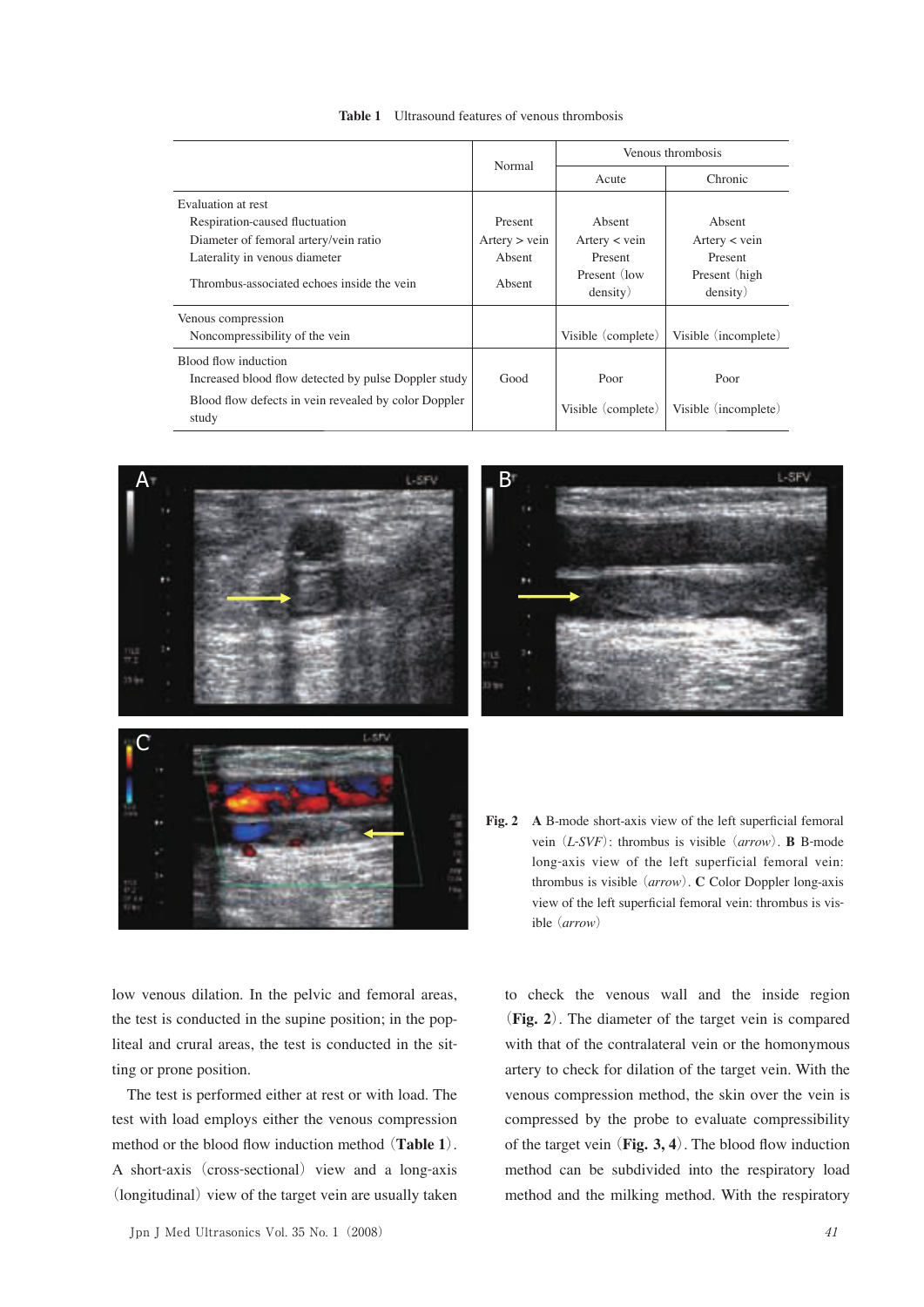

(1) Without compression (2) During compression **Fig. 3 A** Cross-sectional view of the right inguinal area in a healthy volunteer. Evaluation of compression-caused deformation. *Left*, without compression, the femoral vein (*V*), located medial to the femoral artery (*A*), is visible. *Right*, with compression: under pressure by the probe, the femoral vein appears compressed (*arrow*). **B** Cross-sectional view of the right inguinal area in a patient with deep venous thrombosis (affecting the right common femoral vein). Evaluation of compression-caused deformation. *Left*, without compression, the femoral vein (*V*) is thicker than the femoral artery (*A*). *Right*, with compression: the femoral vein (*V*) is deformed but does not show complete compression. **C** Evaluation of soleus vein thrombosis by the compression method (cross-sectional view of right crus using a dorsal approach). There is a lesion in the medial branch of the right soleus vein. *Left*, without compression, two soleus veins (*blue*  and *red arrows*) are visible, with a thickness of about 1 cm. Both veins are almost free of internal echo. *Right*, when pressure is applied, one of the two veins is compressed (*red arrow*). This vein is rated as free of thrombus. The other vein is not compressed (*blue arrow*) and is rated as having thrombus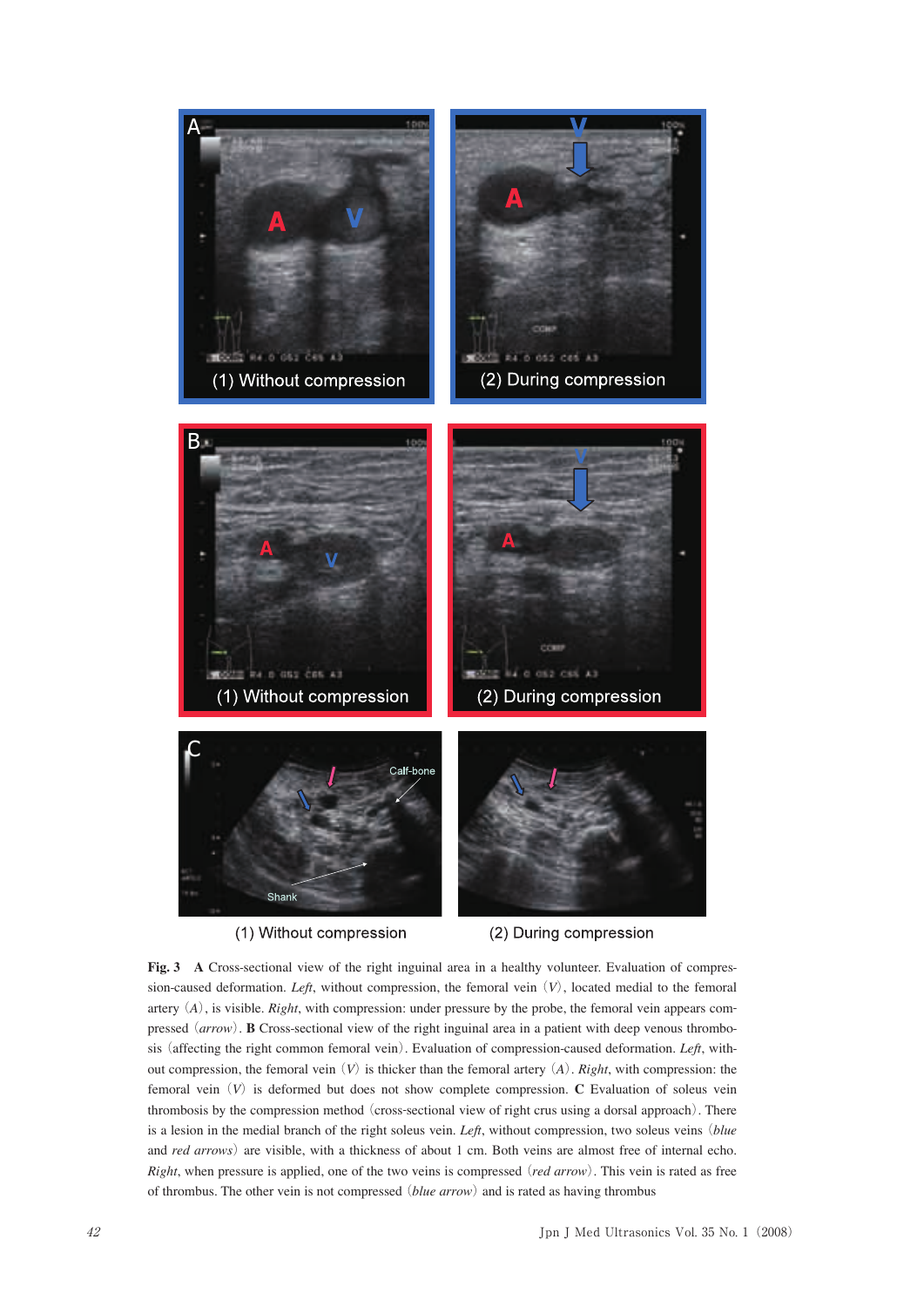

**Fig. 4** Evaluation of venous compressibility by the venous compression method



**Fig. 5** Respiration-related changes in blood flow through the common femoral vein (*CFV*). *Left*, sampling points for the pulse Doppler method. *Right*, flow velocity pattern using the pulse Doppler method. The flow velocity decreases during inspiration and increases during expiration

load method, changes in blood flow during deep breathing are checked (**Fig. 5**). With the milking method, the crural legs are compressed manually to check for venous return and regurgitation (**Fig. 6**). Loading needs to be done carefully, with the possible presence of thrombi borne in mind.

### 5**. Representation**

On the short-axis view, the veins are viewed from the foot side (the distal side). On the long-axis view, the proximal side of the veins is depicted on the left and the distal side on the right.



**Fig. 6** Venous blood flow induction method with manual compression (milking) of crural muscles

# 6**. Criteria for diagnosis of venous thrombosis**

Direct ultrasound signs of venous thrombosis are thrombotic echoes in veins and lack of venous compressibility. Indirect signs are blood flow defects in the vein and poor responses to the induction method (**Table 1**). The finding of a direct sign allows a definite diagnosis of venous thrombosis. Individuals having only indirect signs are rated as being suspected of having venous thrombosis. Those patients having direct thrombosis signs are rated as acute or chronic based on a general assessment of findings from the tests at rest, with the blood flow induction method, and with the venous compression method.

# 7**. Ultrasound diagnosis of deep venous thrombosis**

For making a diagnosis of deep venous thrombosis, it is necessary to evaluate the site (extent of thrombosis), properties (features of thrombus), and blood flow (disturbance in perfusion). The site of thrombosis is checked by the steps shown in **Fig. <sup>7</sup>**. Proximal veins (inferior vena cava, iliac vein) are sometimes difficult to depict, but these veins need to be checked carefully in cases where marked leg edema is noted. Veins of the lower extremities are checked in the order of femoral veins, popliteal veins, and crural veins.

After a diagnosis of venous thrombosis has been made, the affected area and the extent of thrombosis